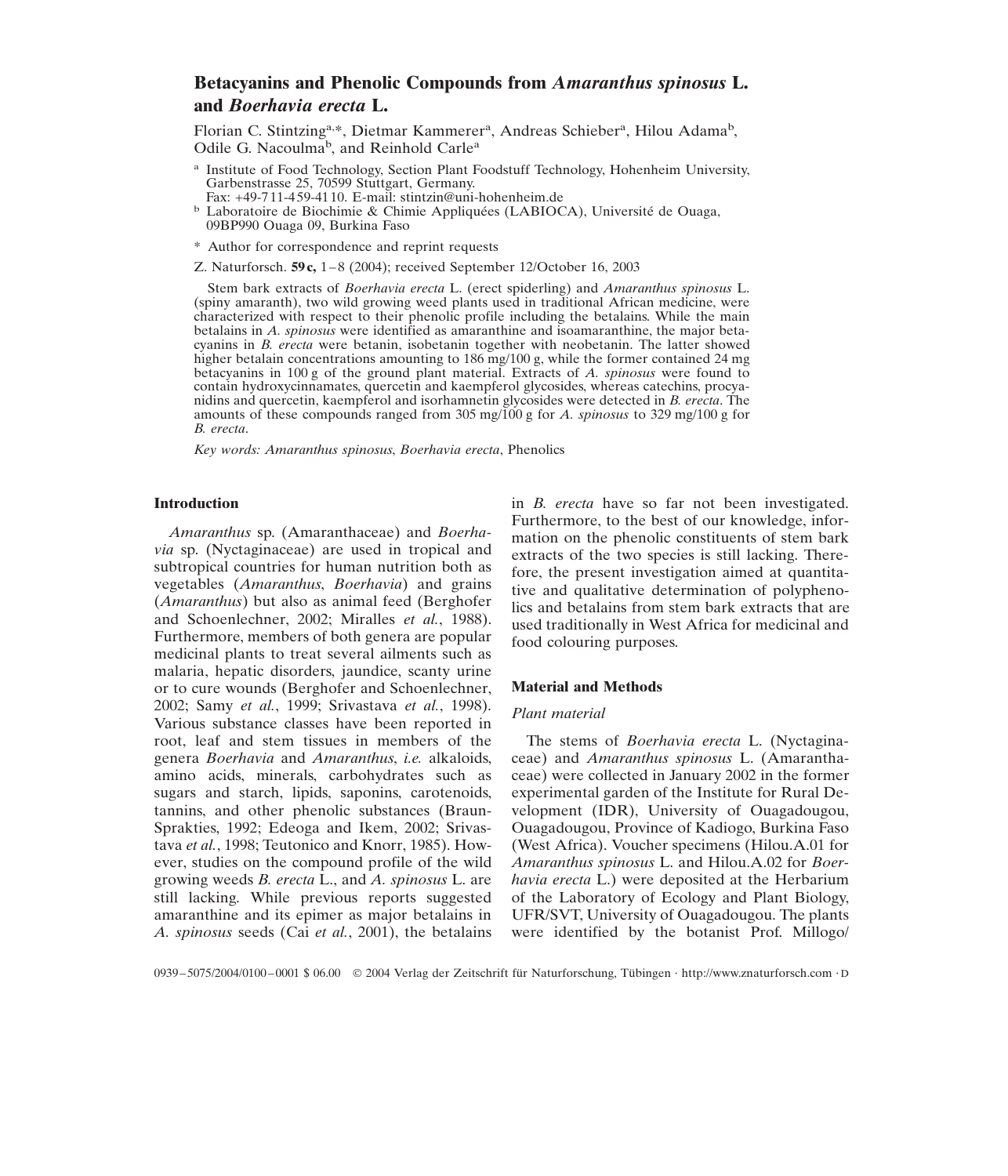Rasolodimby Jeanne. The barks were removed from the stems with a knife, dried in the laboratory at  $30^{\circ}$ C for  $36$  h, and pulverized in a laboratory mortar. The so obtained ground materials were stored out of light and dampness.

### *Solvents and reagents*

All reagents and solvents used were purchased from VWR (Darmstadt, Germany) and were of analytical or HPLC grade. Deionized water was used throughout. Catechin, chlorogenic acid, isorhamnetin 3-*O*-glucoside, isorhamnetin 3-*O*-rutinoside, procyanidin B1, quercetin 3-*O*-glucoside and quercetin 3-*O*-rutinoside were from Extrasynthese (Lyon, France); *p*-coumaric acid, ferulic acid and kaempferol were purchased from Roth (Karlsruhe, Germany).

# *Extraction and purification of extracts*

To exactly 5.00 g of ground plant material seasand was added before homogenization in a mortar to ease extraction with 25 ml purified water. The betalains and phenolics obtained were separated from the solid material by passing the slurry through a Büchner funnel with a filter paper (Schleicher & Schuell, Dassel, Germany). The pH of the resulting solutions was 5.2 for *Boerhavia erecta* and 5.4 for *Amaranthus spinosus*, respectively. From an aliquote of these crude extracts, slightly concentrated *in vacuo* at room temperature, betalain quantifications and colour determinations were carried out. In addition HPLC runs to monitor the betalain pattern of tenfold concentrated crude extracts were performed. The remaining filtrates were taken for further workup. The betalains were separated from the other phenolic compounds after fractionating three times against ethyl acetate, previously adjusted to pH 1.5 with TFA. While the aqueous phase contained the betalains, the phenolic compounds were in the lipophilic phase. Subsequently, both fractions were treated separately. The coloured fraction was adjusted to pH 6 with aqueous ammonia  $(1.5 \text{ m} \text{ NH}_4\text{OH})$  to ensure optimum betalain stability and then concentrated *in vacuo* at room temperature to reach concentrations sufficient for HPLC-MS analyses. Additionally, through removal of the colourless phenolics, improved mass spectra for betalains were obtained because potential co-elution was thus prevented. The phenolics were concentrated by evaporating ethyl acetate

*in vacuo* until dryness and then dissolved in 5 ml methanol for further analyses. All experiments were performed in duplicate.

### *LC analyses of phenolic substances*

The separation of phenolic compounds was performed on an Agilent HPLC series 1100 (Agilent, Waldbronn, Germany) equipped with ChemStation software, a degasser model G1322A, a binary gradient pump model G1312A, a thermoautosampler model G1329/1330A, a column oven model G1316A, and a diode array detector model G1315A. The column used was an Aqua 5  $\mu$ m C<sub>18</sub>  $(250 \times 4.6 \text{ mm } I.D.)$  from Phenomenex (Torrance, CA, USA) and a security guard  $C_{18}$  ODS (4  $\times$ 3.0 mm I.D.), operated at a temperature of  $25 \degree C$ . The mobile phase consisted of  $2\%$  (v/v) acetic acid in water (eluent A) and of 0.5% acetic acid in water and acetonitrile (50:50, v/v; eluent B). The gradient program was as follows: 10% B to 30% B (10 min), 30% B isocratic (5 min), 30% B to 46.5% B (30 min), 46.5% B to 100% B (5 min), 100% B isocratic (5 min), 100% B to 10% B (2 min) for *A. spinosus* and 10% B to 30% B (15 min), 30% B isocratic (5 min), 30% B to 55% B (40 min), 55% B to 100% B (15 min), 100% B isocratic  $(8 \text{ min})$ , 100% B to 10% B  $(2 \text{ min})$  for *B. erecta*. The injection volume for all samples ranged from 2 to  $10 \mu l$ . Simultaneous monitoring was performed at 280 nm (flavanols), 320 nm (hydroxycinnamic acids) and 370 nm (flavonols) at a flow rate of 1 ml/min. Spectra were recorded from 200 to 600 nm.

# *Quantification of phenolic substances*

Individual phenolic compounds were quantified using calibration curves of the respective standards. Quantification of all other substances was carried out using calibration curves of related reference compounds and a molecular weight correction factor according to Chandra *et al.* (2001).

# *LC analyses of betalains*

HPLC analyses were carried out with an HPLC system (Merck, Darmstadt, Germany) equipped with an auto sampler L-7200, an interface module D-7000, a pump L-7100, a column-oven L-7350 with Peltier cooling module, and a diode array detector L-7450A. Separation of all betalains was achieved at 25  $\degree$ C and a flow rate of 1 ml/min using an analytical scale  $(250 \times 3 \text{ mm } I.D.)$  Luna C<sub>18(2)</sub>-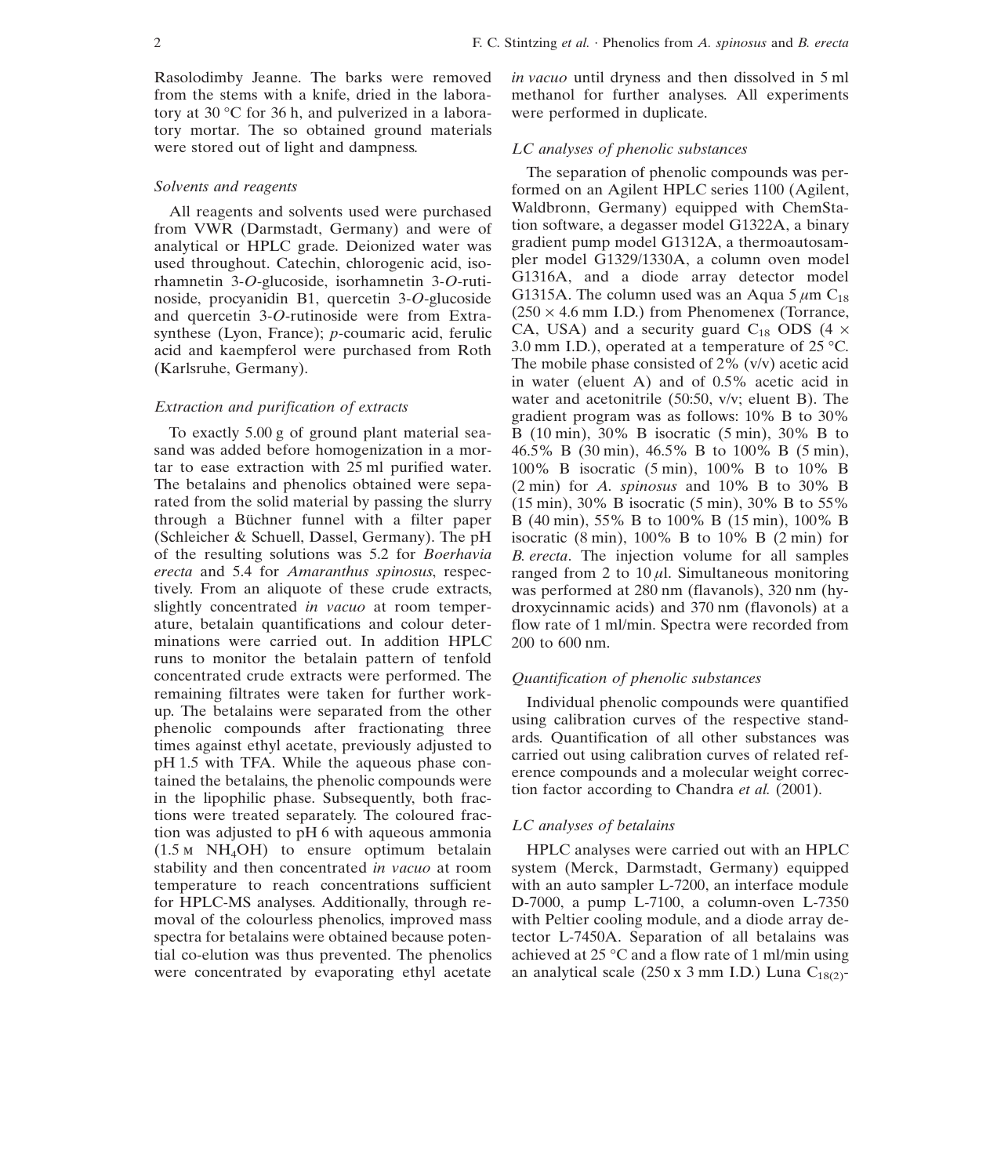reversed phase column with a particle size of  $5 \mu m$ (Phenomenex, Torrance, CA, USA), fitted with a security guard  $C_{18}$  ODS (4  $\times$  3.0 mm I.D.). Eluent A consisted of 1% (v/v) formic acid in water and a mixture of acetonitrile/water (80:20, v/v) was used as eluent B. Starting with 5% B in A at 0 min, a linear gradient was followed to 33% B in A at 35 min. Monitoring of betalains was performed at 476 nm for betaxanthins and at 538 nm for betacyanins.

### *Quantification of betalains*

Quantification of betacyanins without prior removal of phenolic compounds was carried out using a UV-Vis spectrometer (Perkin-Elmer, Überlingen, Germany) equipped with a UV-Vis (UVWinLab V 2.85.04) software. Samples were diluted in a 0.05 m phosphate buffer (pH 6.5) as previously described (Stintzing *et al.*, 2003) using the extinction coefficients of betanin ( $\varepsilon = 60000$  l/ mol·cm;  $\lambda = 538$  nm; molecular weight = 550; Wyler and Meuer, 1979) and neobetanin ( $\varepsilon$  = 18200 l/mol·cm;  $\lambda = 476$  nm; molecular weight = 548; Wyler and Meuer, 1979) for *Boerhavia erecta* and of amaranthine ( $\varepsilon = 56600$  l/mol·cm;  $\lambda =$ 538 nm; molecular weight = 726; Piattelli *et al.*, 1969) for *Amaranthus spinosus*, respectively. The obtained values were corrected by the respective chromatogram areas at 538 nm and 476 nm, respectively (Stintzing *et al.*, 2003).

### *Colour analyses of plant extracts*

The betalain solutions directly obtained after extraction of stem bark material were diluted in the same buffer as used for the quantification experiments to reach an absorption value of  $0.85 \le$  $A \leq 0.95$  at  $\lambda_{\text{max}}$ . L\*a\*b\* colour parameters were assessed with the same UV-Vis spectrometer as described above equipped with a colour (Wincol V 2.05) software (Perkin-Elmer, Norwalk, CT, USA). Using illuminant  $D_{65}$  and  $10^{\circ}$  observer angle, metric chroma  $(C^*)$  and hue angle  $(h^{\circ})$  were obtained by the transformation of a\* and b\* cartesian coordinates into polar ones according to  $C^* = (a^{*2} + b^{*2})^{1/2}$  and  $h^{\circ} = \arctan(b^{*}/a^{*}).$ 

### *LC-MS analyses*

LC-MS analyses were performed with the HPLC system described for the LC analyses of phenolic substances. This HPLC system was connected in series with a Bruker (Bremen, Germany) model Esquire 3000+ ion trap mass spectrometer fitted with an ESI source. Negative ion MS was performed for phenolic compounds (range:  $m/z$  50–1000) except the betalains (range:  $m/z$  50–1000) which were characterized in the positive ionization mode. Nitrogen was used as the dry gas at a flow rate of 12.0 l/min and a pressure of 70.0 psi. The nebulizer temperature was set at 365 °C. Using helium as the collision gas  $(4.1 \times$  $10^{-6}$  mbar), collision-induced dissociation spectra were obtained with a fragmentation amplitude of 1.2 V (MS/MS) for both phenolics and betalains and of  $1.6 \text{ V}$  (MS<sup>3</sup>) for phenolics. Chlorogenic acid, quercetin 3-*O*-glucoside and procyanidin B1 were used for the optimization of the ionization parameters for the LC-MS analyses.

#### **Results and Discussion**

# *Phenolics*

The characteristic data and contents of phenolic acids and flavonoids detected in extracts of *Amaranthus spinosus* and *Boerhavia erecta* are shown in Table I. As can be seen, six hydroxycinnamate derivatives were detected in *A. spinosus*, with a caffeoylquinic acid being the predominant compound. The characterization of the hydroxycinnamates was based on UV and mass spectral data, and by comparison of these data with those reported by Clifford *et al.* (2003) who established a hierarchical scheme for the identification of hydroxycinnamic acid derivatives. Since the fragmentation patterns in the  $MS<sup>2</sup>$  and  $MS<sup>3</sup>$  events did not match those given by Clifford *et al.* (2003), the presence of 3-, 4-, and 5-monoacylchlorogenic acids could be excluded. Furthermore, the retention times of a mixture of 3-, 4-, and 5-chlorogenic acids prepared by isomerization of 5-caffeoylquinic acid in a phosphate buffer according to Brandl and Herrmann (1983) were different from those of the caffeoylquinic acids detected in *A. spinosus* (data not shown). Therefore, it may be assumed that these compounds are either 1-monoacylchlorogenic acids or contain less common quinic acid moieties such as *muco*-quinic or *iso*quinic acids (Clifford, 2003). Another possibility would be the presence of *cis*-cinnamates which occur as artefacts from their respective *trans*-isomers (Clifford, 2003).

Furthermore, four flavonol glycosides were detected, two of which were readily identified as quercetin (Q)-3-*O*-rutinoside and Q-3-*O*-gluco-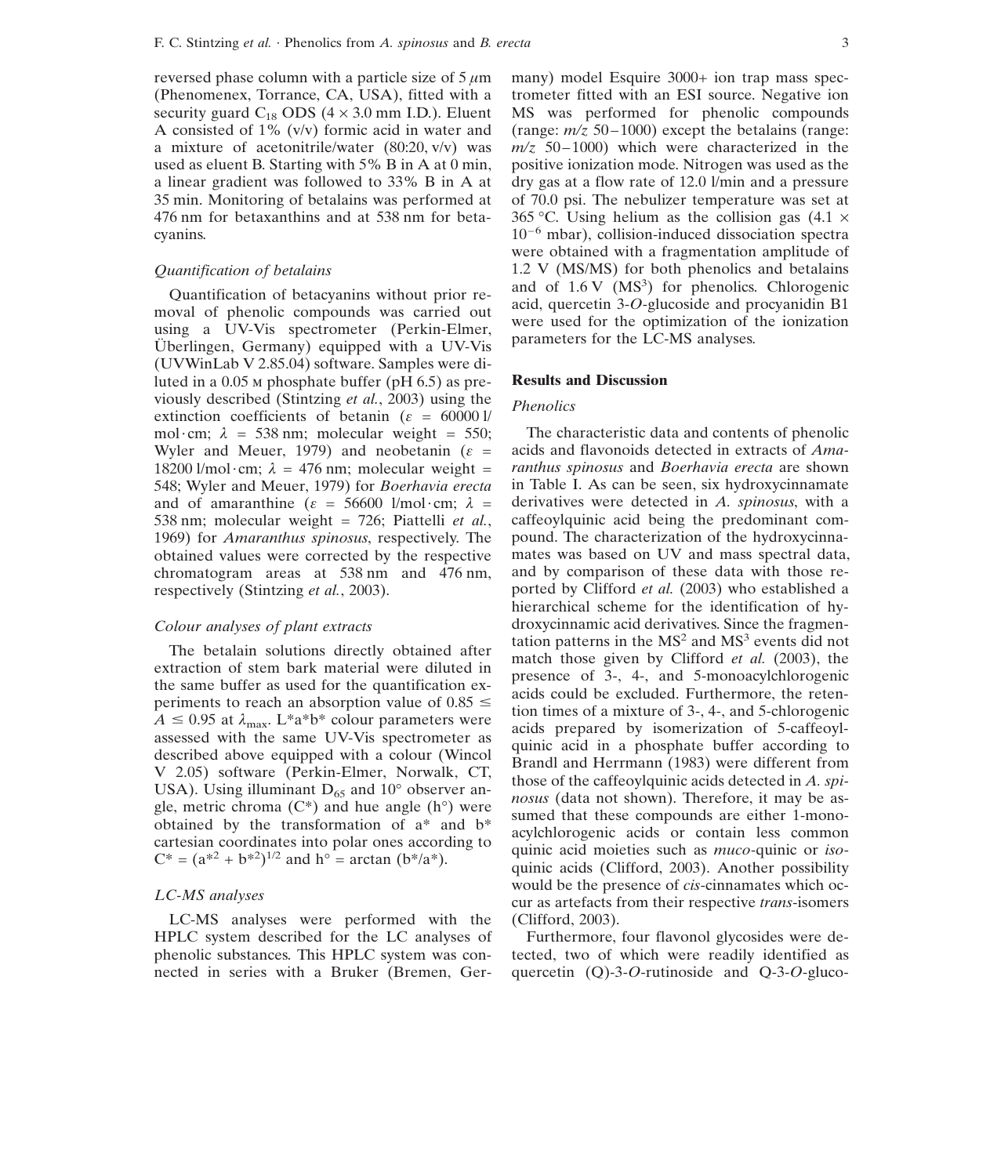|               | Table I. Characteristic data and contents of phenolic acids and flavonoids from <i>Amaranthus spinosus</i> and <i>Boer-</i> |  |  |  |  |  |  |  |
|---------------|-----------------------------------------------------------------------------------------------------------------------------|--|--|--|--|--|--|--|
| havia erecta. |                                                                                                                             |  |  |  |  |  |  |  |

|                                  | time [min] $\lambda_{\text{max}}$ [nm] | Retention HPLC-DAD                           | m/z | $[M-H]$ <sup>-</sup> HPLC-ESI(-)-MS <sup>n</sup> experiment<br>$m/z$ (% base peak)                                                                                                                                              | Content<br>[mg/100 g] |
|----------------------------------|----------------------------------------|----------------------------------------------|-----|---------------------------------------------------------------------------------------------------------------------------------------------------------------------------------------------------------------------------------|-----------------------|
| Amaranthus spinosus              |                                        |                                              |     |                                                                                                                                                                                                                                 |                       |
| Caffeoylquinic acid              | 15.6                                   | 243, 302sh, 327                              | 353 | $-$ MS <sup>2</sup> [353]: 191 (62), 173 (100), 155 (4), 111 (15)                                                                                                                                                               | $109.2 \pm 15.6$      |
| Caffeoylquinic acid              | 16.1                                   | 234, 314                                     | 353 | $- MS^{3}$ [353 $\rightarrow$ 173]: 155 (23), 129 (6), 111 (100)<br>$-$ MS <sup>2</sup> [353]: 191 (60), 173 (100), 155 (7), 111 (18)                                                                                           | $5.5 \pm 0.5$         |
| Coumaroylquinic acid             | 21.3                                   | 233, 301sh, 314                              | 337 | $MS3$ [353 $\rightarrow$ 173]: 155 (24), 129 (10), 111 (100)<br>$- MS2$ [337]: 173 (100), 155 (4), 111 (18)<br>$- MS3$ [337 $\rightarrow$ 173]: 155 (25), 111 (100)                                                             | $54.6 \pm 6.0$        |
| Coumaroylquinic acid             | 22.6                                   | 232, 310                                     | 337 | $- MS2$ [337]: 191 (7), 173 (100), 155 (5), 111 (19)<br>$- MS^3$ [337 $\rightarrow$ 173]: 155 (23), 111 (100)                                                                                                                   | $17.5 \pm 2.0$        |
| Feruloylquinic acid              | 24.2                                   | 239, 302sh, 328                              | 367 | $- MS2$ [367]: 173 (100), 155 (10), 111 (31)<br>$- MS^3$ [367 $\rightarrow$ 173]: 155 (25), 111 (100)                                                                                                                           | $57.4 \pm 5.5$        |
| Feruloylquinic acid              | 25.0                                   | 234, 322                                     | 367 | $- MS2$ [367]: 173 (100), 155 (8), 111 (25)<br>$- MS^3$ [367 $\rightarrow$ 173]: 155 (27), 111 (100)                                                                                                                            | $6.5 \pm 0.2$         |
| Quercetin diglycoside            | 25.9                                   | 231, 257, 264sh,<br>300sh, 357               | 609 | $- MS2$ [609]: 301 (100), 300 (37)<br>$-$ MS <sup>3</sup> [609 $\rightarrow$ 301]: 179 (96), 151 (100)<br>$- MS^{3}$ [609 $\rightarrow$ 300]: 271 (100), 255 (87)                                                               | $1.9 \pm 0.3$         |
| Quercetin 3-O-rutinoside         | 26.6                                   | 231, 256, 264sh,<br>302sh, 354               | 609 | $- MS2$ [609]: 301 (100), 300 (21)<br>$- MS^{3}$ [609 $\rightarrow$ 301]: 179 (92), 151 (100)<br>$- MS^3$ [609 $\rightarrow$ 300]: 271 (100), 255 (66)                                                                          | $36.4 \pm 9.8$        |
| Quercetin 3-O-glucoside          | 28.0                                   | 231, 256, 263sh,<br>302sh, 354               | 463 | $- MS2 [463]: 301 (100), 300 (15)$<br>$- MS^{3}$ [463 $\rightarrow$ 301]: 179 (86), 151 (100)<br>$-$ MS <sup>3</sup> [463 $\rightarrow$ 300]: 271 (100), 255 (70)                                                               | $9.0 \pm 1.9$         |
| Kaempferol diglycoside           | 33.5                                   | 231, 265, 300sh,<br>348                      | 593 | $-$ MS <sup>2</sup> [593]: 285 (100), 284 (6)<br>$-$ MS <sup>3</sup> [593 $\rightarrow$ 285]: 267 (25), 257 (100), 241 (39),<br>229 (47), 213 (37), 197 (24), 163 (24)<br>$- MS^3$ [593 $\rightarrow$ 284]: 255 (100)           | $7.0 \pm 1.8$         |
| Boerhavia erecta                 |                                        |                                              |     |                                                                                                                                                                                                                                 |                       |
| Procyanidin B1                   | 10.4                                   | 233, 279                                     | 577 | $-$ MS <sup>2</sup> [577]: 559 (31), 451 (30), 425 (100), 407 (71),<br>289 (21)                                                                                                                                                 | 7.8 $\pm$<br>0.5      |
| Catechin                         | 12.9                                   | 233, 279                                     | 289 | $-$ MS <sup>2</sup> [289]: 245 (100), 205 (33), 203 (14), 179 (14)<br>$- MS^{3}$ [289 $\rightarrow$ 245]: 227 (17), 203 (100), 188 (30),                                                                                        | $19.5 \pm$<br>0.2     |
| Procyanidin B2                   | 14.6                                   | 232, 280                                     | 577 | 187 (14), 175 (14), 161 (25)<br>$-$ MS <sup>2</sup> [577]: 559 (28), 451 (40), 425 (100), 407 (58),<br>289 (17)                                                                                                                 | $9.3 \pm 0.6$         |
| Epicatechin                      | 17.3                                   | 232, 280                                     | 289 | $-$ MS <sup>2</sup> [289]: 245 (100), 205 (30), 203 (14), 179 (17)<br>$- MS^3$ [289 $\rightarrow$ 245]: 227 (28), 203 (100), 188 (15),                                                                                          | $7.0 \pm 0.5$         |
| Dimeric procyanidin              | 19.7                                   | 232, 279                                     | 577 | 187 (14), 175 (20), 161 (26)<br>$-$ MS <sup>2</sup> [577]: 559 (19), 451 (14), 425 (100), 407 (75),<br>289 (10)                                                                                                                 | $19.2 \pm$<br>0.7     |
| Quercetin diglycoside            | 29.6                                   | 230, 255, 264sh,<br>298sh, 354               | 609 | $- MS2$ [609]: 301 (100), 300 (54)<br>$- MS^3$ [609 $\rightarrow$ 301]: 179 (100), 151 (93)                                                                                                                                     | $0.6 \pm$<br>0.2      |
| Quercetin 3-O-rutinoside         | 30.3                                   | 234, 256, 263sh,<br>301sh, 353               | 609 | $- MS^3$ [609 $\rightarrow$ 300]: 271 (100), 255 (57)<br>$- MS2$ [609]: 301 (100), 300 (27)<br>$-$ MS <sup>3</sup> [609 $\rightarrow$ 301]: 179 (100), 151 (83)                                                                 | $133.4 \pm 8.1$       |
| Quercetin 3-O-glucoside          | 31.8                                   | 231, 256, 263sh,<br>303sh, 354               | 463 | $-$ MS <sup>3</sup> [609 $\rightarrow$ 300]: 271 (100), 255 (46)<br>$- MS^2$ [463]: 301 (100), 300 (16)<br>$- MS^3$ [463 $\rightarrow$ 301]: 179 (100), 151 (88)                                                                | $10.8 \pm 2.1$        |
| Kaempferol diglycoside           | 37.1                                   | 231, 265, 301sh,<br>346                      | 593 | $- MS^{3}$ [463 $\rightarrow$ 300]: 271 (100), 255 (57)<br>$- MS2$ [593]: 285 (100), 284 (5)<br>$-$ MS <sup>3</sup> [593 $\rightarrow$ 285]: 267 (57), 257 (100), 256 (30),<br>241 (45), 229 (42), 213 (25), 197 (35), 163 (52) | $5.0 \pm 0.3$         |
| Isorhamnetin diglycoside         | 37.6                                   | 230, 255, 264sh,                             | 623 | $- MS^3$ [593 $\rightarrow$ 284]: 255 (100)<br>$- MS2$ [623]: 315 (100), 300 (14)<br>$- MS3$ [623 $\rightarrow$ 315]: 300 (100)                                                                                                 | $1.9 \pm 0.2$         |
| Isorhamnetin 3-O-rutinoside 38.8 |                                        | 303sh, 353<br>233, 255, 264sh,<br>303sh, 354 | 623 | $- MS2$ [623]: 315 (100), 300 (12)<br>$- MS^3$ [623 $\rightarrow$ 315]: 300 (100)                                                                                                                                               | $112.6 \pm 9.6$       |
| Isorhamnetin $3-O$ -glucoside    | 40.0                                   | 230, 255, 264sh,<br>295sh, 354               | 477 | $- MS2$ [477]: 315 (100), 300 (11)<br>$- MS^3 [477 \rightarrow 315]$ : 300 (100)                                                                                                                                                | $1.7 \pm 0.1$         |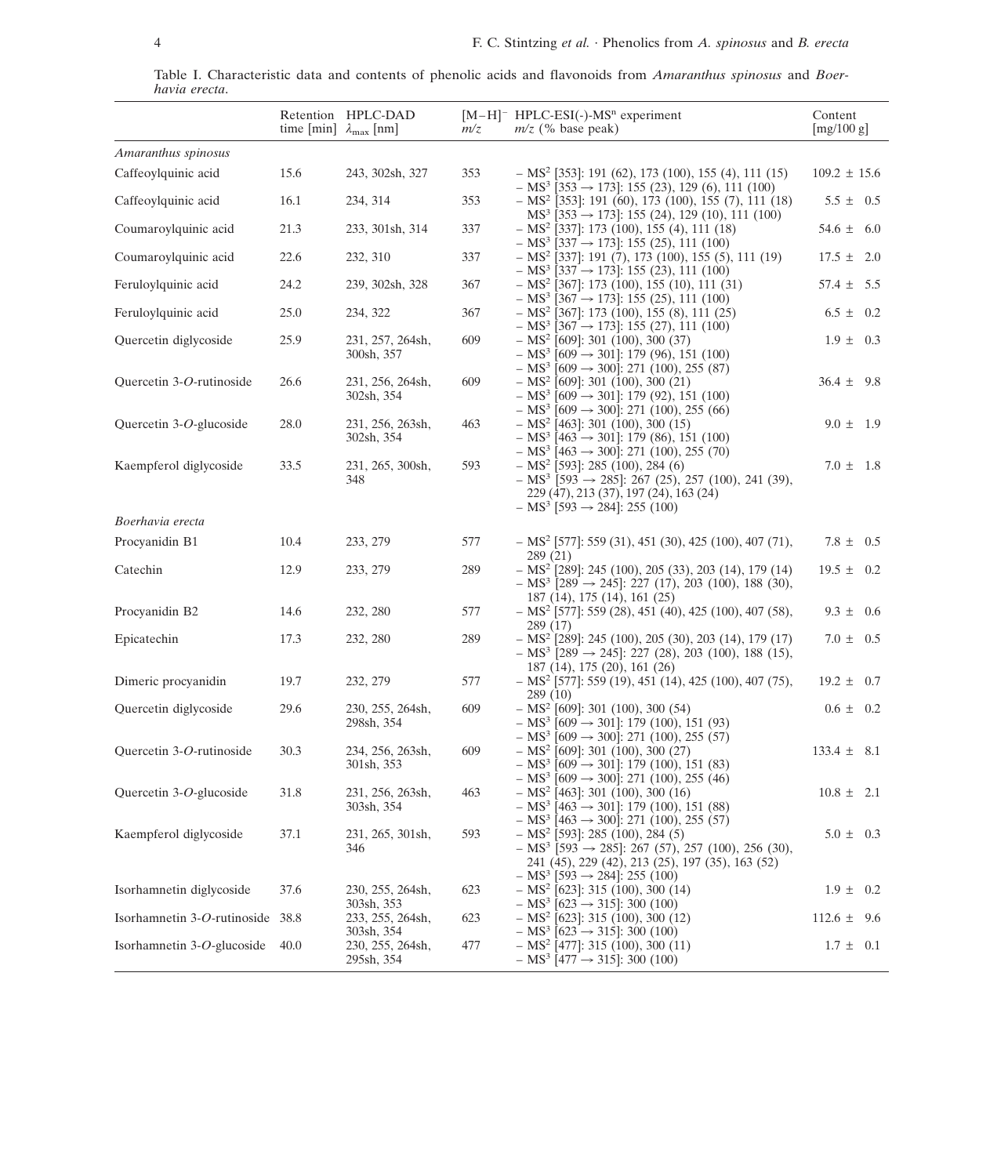side, based on their UV and mass spectral data and by comparison of the retention times with those of commercially available reference compounds. Another quercetin diglycoside eluting prior to rutin displayed an *m/z* ratio of 609 and UV data exactly matching those of rutin. It is therefore concluded that this compound is a positional isomer of rutin or contains hexoses other than glucose and rhamnose. The fourth flavonol glycoside showed a pseudomolecular ion of *m/z* 593 and a prominent fragment of *m/z* 285 and was therefore identified as a kaempferol with a hexose and a deoxyhexose attached. The detection of flavonol glycosides is in contrast to a recent report by Miean and Mohamed (2001) who screened 62 edible tropical plants for their flavonoid contents and did not find any flavonols in *A. spinosus*.

In extracts of *Boerhavia erecta*, a more complex profile of phenolic compounds was found, although hydroxycinnamates could not be detected. The flavanols were readily identified by comparison with authentic standards except one compound eluting after 19.7 min which could only be characterized as a dimeric procyanidin, based on its UV and MS data.

Among the flavonols, the identical quercetin and kaempferol glycosides were found as in *A. spinosus*, with Q-3-*O*-rutinoside being the predominant compound. In addition, three isorhamnetin (I) glycosides were detected, two of which were unambiguously identified as I-3-*O*-rutinoside and I-3-*O*-glucoside since they matched retention times and UV and MS data of those of reference substances. The third isorhamnetin derivative displayed a pseudomolecular ion of *m/z* 623 and UV data identical to I-3-*O*-rutinoside. It is therefore concluded to be composed of a hexose and a deoxyhexose moiety, too. The assignment of the aglycones to isorhamnetin was based on their fragmentation in the  $MS<sup>3</sup>$  event. According to Justesen (2001), methoxylated flavonoid aglycones can be distinguished by mass spectrometry because of their different fragmentation profiles. While the formation of an A-ring fragment of *m/z* 165 as the most prominent ion is a peculiarity of rhamnetin, isorhamnetin glycosides produce an intense fragment of  $m/z$  300 in the MS<sup>3</sup> event (Schieber *et al.*, 2002, 2003). In the present study, all of these compounds showed  $m/z$  300 fragments in the MS<sup>3</sup> event and were therefore identified as isorhamnetin glycosides.

#### *Betalains*

The betalains are responsible for the red appearance of members belonging to the Amaranthaceae and Nyctaginaceae, such as *A. spinosus* and *B. erecta*. Stem bark extracts from the abovementioned plants were compared both with respect to their pigment patterns as well as to their colour qualities. The individual betalains and their relative proportions in the extracts are given in Table II. Betanin and isobetanin from red beet were taken as retention time standards. In *A. spinosus* extracts, two pigments eluted earlier than betanin and isobetanin, indicating a higher degree of glycosylation. The absorption maxima and the MS data ( $[M+H]$ <sup>+</sup> = 727;  $[M+H]$ <sup>+</sup> = 551 = 727 – glucuronic acid = betanin;  $[M+H]^{+}$  = 389 = 551 – glucose) pointed to amaranthine  $(1)$  and its  $C_{15}$ epimer isoamaranthine (**1**) (Fig. 1; Table II), respectively (Huang and von Elbe, 1986; Cai *et al.*, 2001), amounting to about 95% of the betacyanin fraction. The remainder was betanin (**2**) and isobetanin (**2**) as proven by retention times, absorption characteristics and mass spectral analyses  $([M+H]^+ = 551; [M+H]^+ = 389 = 551 - glucose)$ of standard substances from red beet (Fig. 1; Table II). Identical betacyanins at comparable levels have been reported by Cai *et al.* (2001) in *A. spinosus* seeds, however, at a lower epimerization ratio. Another minor compound **5** hitherto not detected in *A. spinosus* could not be assigned more specifically by mass spectrometric data, but showed similar retention and absorption characteristics as **5** in *B. erecta*. While the red pigments of *Amaranthus* sp. are well characterized (Cai *et al.*, 2001), there are only three reports on the occurrence of beta-



R = H: Betanin R = Glucuronic acid: Amaranthine

Fig. 1. Structure of betanin (**2**) and amaranthine (**1**).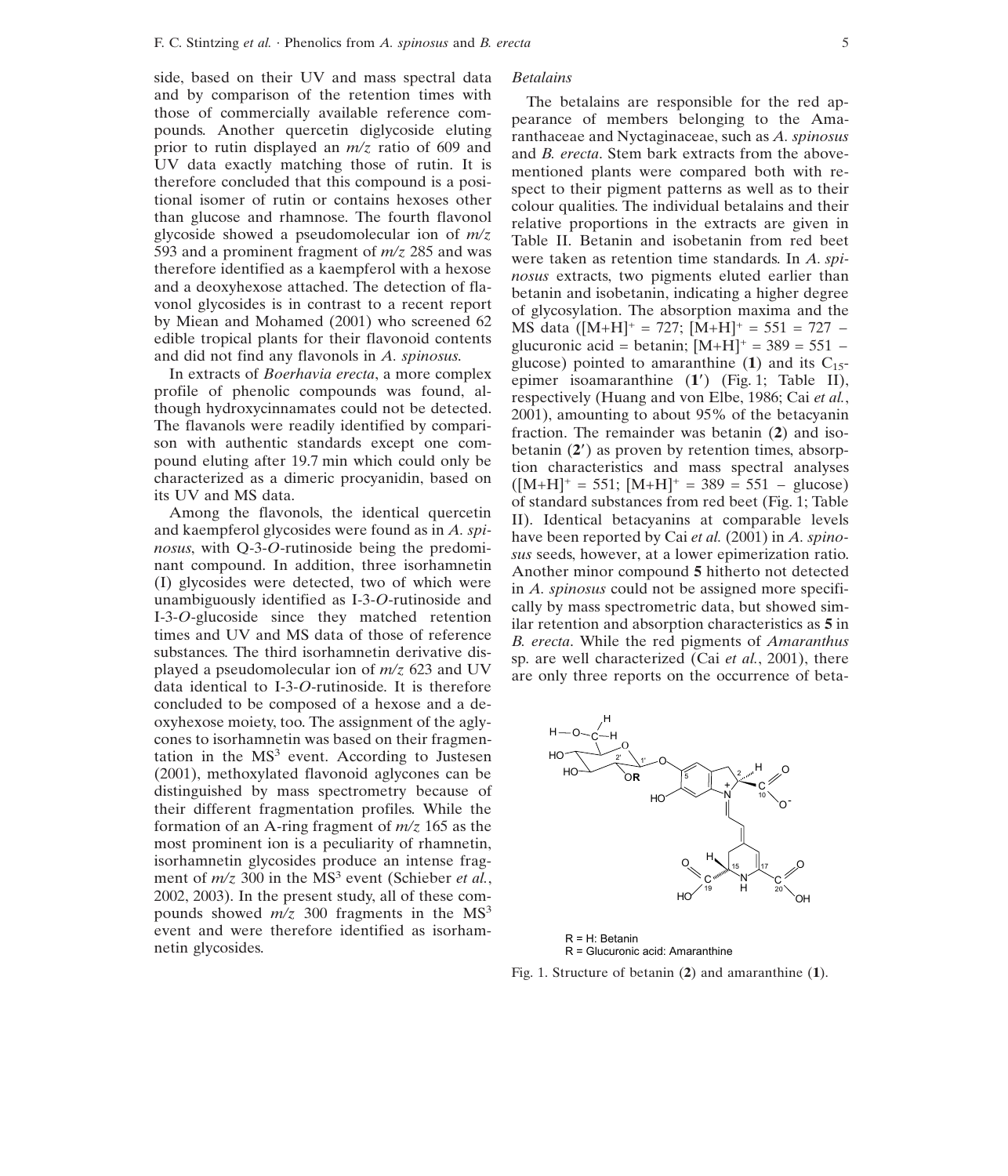|  | Table II. Characteristic data and contents of betacvanins from <i>Amaranthus spinosus</i> and <i>Boerhavia erecta</i> . |  |  |  |  |  |  |  |  |  |
|--|-------------------------------------------------------------------------------------------------------------------------|--|--|--|--|--|--|--|--|--|
|--|-------------------------------------------------------------------------------------------------------------------------|--|--|--|--|--|--|--|--|--|

|                                      | Retention<br>time<br>[min] | HPLC-<br>DAD $\lambda_{\text{max}}$<br>$\lfloor$ nm $\rfloor$ | $[M+H]$ <sup>+</sup><br>m/z | $HPLC-ESI(+)-MS2$<br>experiment<br>$m\overline{z}$ (% base peak) | Area at<br>538 nm<br>( %) | Pigment<br>content<br>[mg/100 g]        |
|--------------------------------------|----------------------------|---------------------------------------------------------------|-----------------------------|------------------------------------------------------------------|---------------------------|-----------------------------------------|
| Amaranthus spinosus<br>1 Amaranthine | 9.6                        | 538                                                           | 727                         | MS <sup>2</sup> [727]: 551(28), 389 (100)                        | 63.4                      | $\pm$ 0.0 <sup>a</sup><br>23.9<br>15.13 |
| 1' Isoamaranthine                    | 10.8                       | 538                                                           | 727                         | MS <sup>2</sup> [727]: 551(28), 389 (100)                        | 24.6                      | 5.87                                    |
| 2 Betanin                            | 12.2                       | 538                                                           | 551                         | MS <sup>2</sup> [551]: 389 (100)                                 | 7.4                       | 1.77                                    |
| 2' Isobetanin                        | 14.3                       | 538                                                           | 551                         | MS <sup>2</sup> [551]: 389 (100)                                 | 2.1                       | 0.50                                    |
| $5 -$ d                              | 15.6                       | 538                                                           | $\mathbf{e}$                | $\mathbf{e}$                                                     | 2.5                       | 0.60                                    |
| Boerhavia erecta                     |                            |                                                               |                             |                                                                  |                           | $185.5 \pm 0.1^{\rm b}$                 |
| 2 Betanin                            | 12.5                       | 538                                                           | 551                         | MS <sup>2</sup> [551]: 389 (100)                                 | 30.3                      | 56.21                                   |
| $3 -c$                               | 13.2                       | 505                                                           | 507                         | MS <sup>2</sup> [507]: 345 (100)                                 | $1.1\,$                   | 2.04                                    |
| 2' Isobetanin                        | 14.0                       | 538                                                           | 551                         | MS <sup>2</sup> [551]: 389 (100)                                 | 30.2                      | 56.02                                   |
| $4^{-c}$                             | 15.3                       | 505                                                           | 507                         | $MS2$ [507]: 345 (100)                                           | 1.3                       | 2.41                                    |
| $5 -d$                               | 15.6                       | 538                                                           | $-e$                        | $-e$                                                             | 2.6                       | 4.82                                    |
| $6 -d$                               | 17.4                       | $-e$                                                          | $-e$                        | $-$ e                                                            | 2.0                       | 3.71                                    |
| 7 Neobetanin                         | 18.0                       | 473                                                           | 549                         | MS <sup>2</sup> [549]: 387 (100)                                 | 30.3 <sup>f</sup>         | 56.21                                   |
| $8 -d$                               | 28.2                       | $-e$                                                          | e                           | $-e$                                                             | 1.1                       | 2.04                                    |
| $9 -d$                               | 29.3                       | $\mathbf{e}$                                                  | $\mathbf{-}^e$              | $\mathbf{e}$                                                     | 1.1                       | 2.04                                    |

<sup>a</sup> Betacyanin content expressed as amaranthine at 538 nm.<br>
<sup>b</sup> Betalain content expressed as betanin at 538 nm and as neobetanin at 476 nm.<br>
<sup>c</sup> Decarboxylated betanin-derived structure.<br>
<sup>d</sup> Unknown betacyanin structure

lains in *Boerhavia* sp., namely in the flowers of *B. coccinea* Mill. (Taylor, 1940), whole plant extracts of *B. erecta*, *B. intermedia* and *B. spicata* (Mabry *et al.*, 1963) and in the leaves of *B. diffusa* L. (Lee and Collins, 2001), however, without further specification. LC-DAD and LC-MS analyses of the *B. erecta* extract revealed that betanin (**2**) and isobetanin (**2**) were the predominant compounds at virtually equal concentrations (Fig. 1, Table II), accompanied by minute amounts of less polar compounds **3**, **4**, **5** two of which showed identical mass spectra  $([M+H]^+ = 507; [M+H]^+ =$  $345 = 507$  – glucose), and corresponding absorption maxima (Table II). The mass difference of 44  $(551-507)$  suggested decarboxylated betanin-derived structures. The fact that compounds **3** and **4** displayed identical absorption maxima of 505 nm and similar ratios compared to the betanin-isobetanin pair, indicated that assignment to  $C_1$ <sub>5</sub>-isomers is plausible. Since the hypsochromic shift of 33 nm can be explained by a reduction of the  $\pi$ electron delocalization in betanin, the site of decarboxylation is expected to be at  $C_{17}$ . This observation complies with a report of Minale *et al.* (1965). Interestingly, in previous studies, decarboxylated structures were mainly ascribed to

thermal degradation (Dunkelblum *et al.*, 1972; Schwartz and von Elbe, 1983), with the exception of 2-descarboxybetanin (Kobayashi *et al.*, 2001) being an endogenous pigment from yellow hairy root cultures. All these structures displayed similar or corresponding absorption maxima when compared to betanin because the  $\pi$ -electron system remained unaffected. Since no additional information through mass spectral fragmentation could be obtained and pigments were present in very low amounts, we were not able to conduct further studies on **3** and **4**. However, based on the abovementioned observations, structures **3** and **4** are assumed to be betanin structures decarboxylated at  $C_{17}$ . The occurrence of the corresponding aglycones has so far not been reported. Whether these compounds are endogenously synthesized or rather the result of the drying process cannot be answered with certainty at this moment. Other minor betacyanin pigments **6**, **8**, **9** were detected but could not be characterized in more detail (Table II). In contrast, neobetanin (**7**), 14,15-dehydrobetanin, having a yellowish appearance  $(\lambda =$ 473 nm) was identified by both its late retention time as compared to betanin and mass spectral data analyses  $([M+H]^+ = 549; [M+H]^+ = 387 =$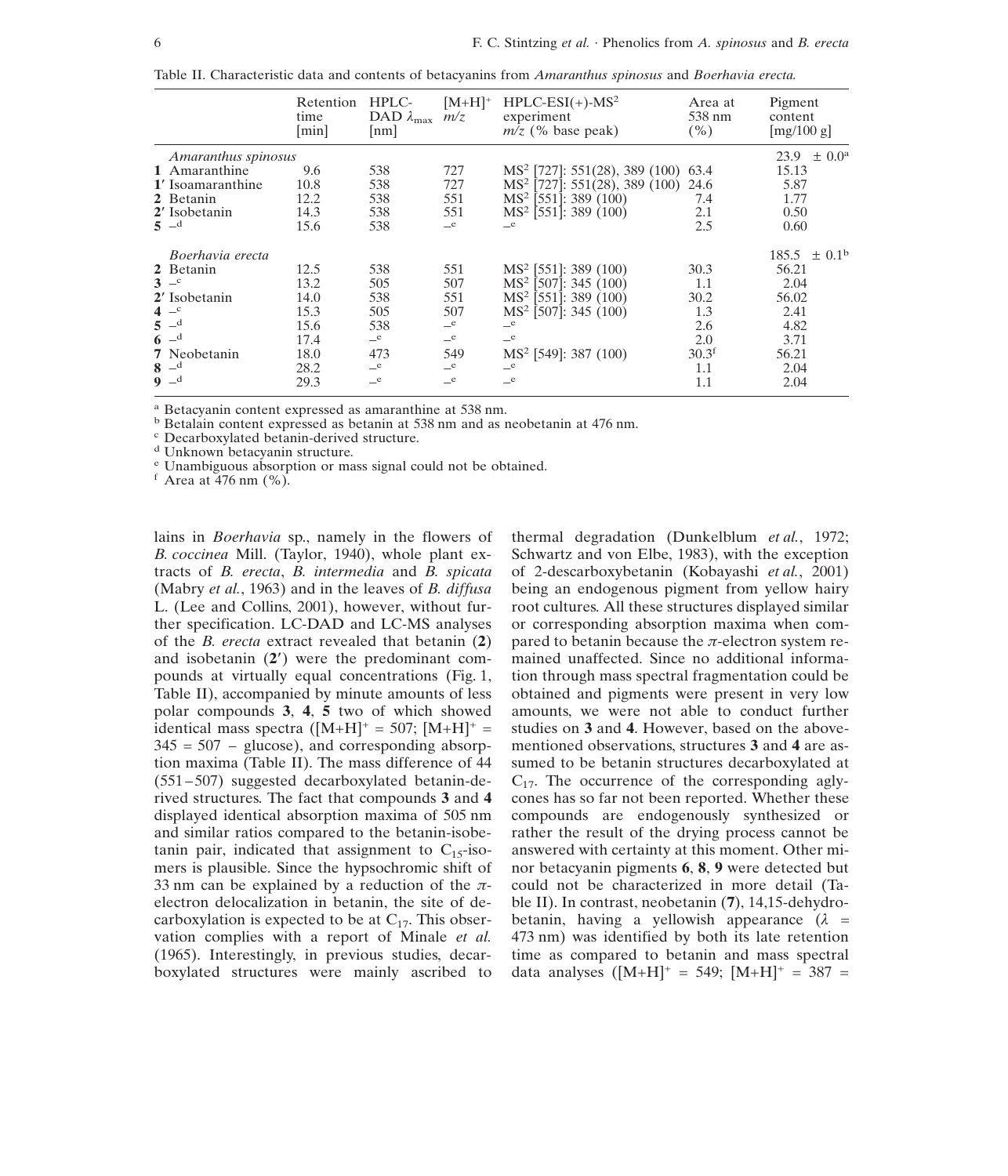549 – glucose). Additional evidence for neobetanin was obtained by the absence of the corresponding  $C_{15}$ -epimer, a characteristic of betacyanin structures with an asymmetric carbon at position 15. Neobetanin has rarely been reported as a genuine pigment and was identified in red beet (Alard *et al.*, 1985; Kujala *et al.*, 2001) and prickly pear (Strack *et al.*, 1987). To rule out that neobetanin was an artefact generated under acidic conditions as mentioned by Wyler (1986), betalain extracts were analysed by LC-DAD directly after extraction before removal of phenolics for LC-MS studies. Since up to now thermal treatments are not hold responsible for neobetanin generation at plant physiological pH (Stintzing and Carle, 2004), it is very likely that neobetanin is endogenous to *B. erecta*. This is underlined by the fact that in equally treated *A. spinosus* stem bark extracts with virtually the same pH (5.2 for *B. erecta* and 5.4 for *A. spinosus*) no neobetanin could be detected. The presence of neobetanin was also reflected in the yellower tonality of *B. erecta* ( $L^*$  = 62.59; h<sup>o</sup> = 16.72; C<sup>\*</sup> = 52.80) compared to *A. spinosus* crude extracts ( $L^* = 60.96$ ;  $h^{\circ} = 5.62$ ;  $C^* =$ 39.59). Besides the differing pigment patterns and appearance, *B. erecta* also showed higher betacya-

- Alard D., Wray V., Grotjahn L., Reznik H., and Strack Clifford M. N. (2003), The analysis and characterization D. (1985), Neobetanin: Isolation and identification of chlorogenic acids and other cinnamates. In: Meth-
- Berghofer E. and Schoenlechner R. (2002), Grain ama-<br>
ranth, In: Pseudocereals and Less Common Cereals. 337. ranth, In: Pseudocereals and Less Common Cereals.<br>Grain Properties and Utilization Potential (Belton
- Brandl W. and Herrmann K. (1983), Hydroxycinnamic 2900–2911.<br>acid esters in brassicaceous vegetables and garden Di Carlo G. acid esters in brassicaceous vegetables and garden Di Carlo G., Mascolo N., Izzo A. A., and Capasso F. cress. Z. Lebensm. Unters. Forsch. 176, 444–447. (1999), Flavonoids: old and new aspects of a class of
- Braun-Sprakties U. (1992), Amaranthus. In: Hager's Handbuch der Pharmazeutischen Praxis, Band 4: Dro-Schneider G., eds.). Springer, Berlin–Heidelberg–New York, pp. 239–241.
- New York, pp. 239–241.<br>Cai Y., Sun M., and Corke H. (2001), Identification and Edeoga H.O. and Ikem C. I. (2002), Tannins, sap
- Cai Y., Sun M., and Corke H. (2003), Antioxidant activ-<br>ity of betalains from plants of the Amaranthaceae. J. Huang A. S. and von Elbe J. H. (1986), Stability comparity of betalains from plants of the Amaranthaceae. J. Agric. Food Chem. 51, 2288–2294.
- Chandra A., Rana J., and Li Y. (2001), Separation, identification, quantification, and method validation of by HPLC and HPLC-MS. J. Agric. Food Chem. **49**,  $3515-3521$ .

nin levels (185.5 mg/100 g) than *A. spinosus* (23.9 mg/100 g). To the best of our knowledge, this is the first report on the qualitative and quantitative pigment pattern within the genus *Boerhavia*.

Phenolics are well-known for their diverse physiological properties including among others anticarcinogenic, antiatherogenic, anti-inflammatory effects that are often subsumed as antioxidant activities (*e.g.,* Di Carlo *et al.*, 1999; Ma and Kinneer, 2002; Middleton *et al.*, 2000; Rice-Evans *et al.*, 1997; Vinson *et al.*, 1998, 2001). Similar properties have only very recently been suggested for the betalains (Cai *et al.*, 2003; Kanner *et al.*, 2001; Tesoriere *et al.*, 2003; Wettasinghe *et al.*, 2002). Thus, it seems likely that these compounds may partly contribute to the pharmacological effects of their traditional applications. Finally, the obtained data present a valuable contribution for the scientific evaluation of pharmacologically active principles in *A. spinosus* and *B. erecta*.

### *Acknowledgements*

The authors are grateful to Mrs Erika Müssig and Mr Martin Leitenberger for their excellent technical assistance.

- D. (1985), Neobetanin: Isolation and identification of chlorogenic acids and other cinnamates. In: Meth-<br>from *Beta vulgaris*. Phytochemistry 24, 2383–2385. ods in Polyphenol Analysis (Santos-Buelga C. and ods in Polyphenol Analysis (Santos-Buelga C. and Williamson G., eds.). RSC, Cambridge, UK, pp. 314–
- Clifford M. N., Johnston K. L., Knight S., and Kuhnert P. S. and Taylor J. R. N., eds.). Springer, Berlin–Hei- N. (2003), Hierarchical scheme for LC-MS<sup>n</sup> identifica-<br>delberg–New York, pp. 219–260.<br>**Example:** New York, pp. 219–260. tion of chlorogenic acids. J. Agric. Food Chem. 51,
	- (1999), Flavonoids: old and new aspects of a class of natural therapeutic drugs. Life Sci. **65**, 337–353.
- Dunkelblum E., Miller H. E., and Dreiding A. S. (1972), On the mechanism of decarboxylation of betanidine. gen A–D (Hänsel R., Keller K., Rimpler H., and On the mechanism of decarboxylation of betanidine.<br>Schneider G., eds.). Springer, Berlin–Heidelberg– A contribution to the interpretation of the biosynthe-
- ai Y., Sun M., and Corke H. (2001), Identification and Edeoga H. O. and Ikem C. I. (2002), Tannins, saponins distribution of simple and acylated betacyanins in the and calcium oxalate crystals from Nigerian species of and calcium oxalate crystals from Nigerian species of Amaranthaceae. J. Agric. Food Chem. **49**, 1971–1978. *Boerhavia* L. (Nyctaginaceae). South African J. Bot. ii Y., Sun M., and Corke H. (2003), Antioxidant activ- **68**, 386–388.
	- ison of two betacyanine pigments amaranthine and betanine. J. Food Sci. 51, 670–674.
- Justesen U. (2001), Collision-induced fragmentation of deprotonated method values flavonoids, obtained by anthocyanins in botanical supplement raw materials deprotonated methoxylated flavonoids, obtained by by HPLC and HPLC-MS. J. Agric. Food Chem. 49, electrospray ionization mass spectrometry. J. Mass Spectrom. **36**, 169–178.